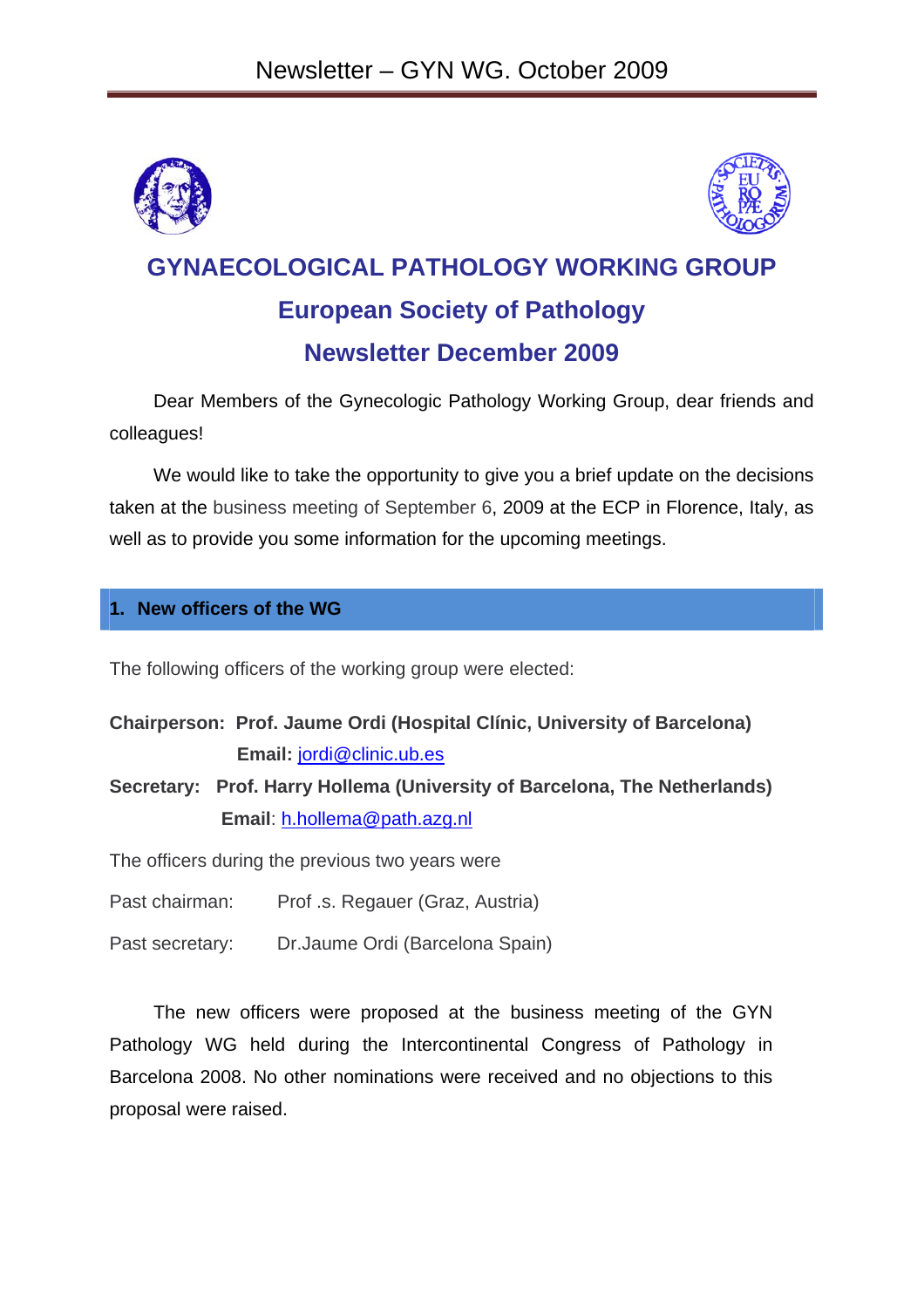#### **2. Structure of the working group**

It was suggested to formally establish an advisory board formed by a group of senior members of the WG who have been particularly active in the formation and recent history of the WG. These senior members have actively provided advice during the last few years. Past chairs will also become new members of the advisory committee for a period of 4 years. Thus, the advisory committee will be formed by:

Senior members:

- Mike Wells (UK)
- Vera Abeler (Norway)
- Francisco Nogales (Spain)

Past chair:

- Sigrid Regauer (Austria)

The officers (chair and secretary) will be active in their positions for a period of 2 years. In order to provide continuity to the WG, after the period of 2 years, the chair will become a member of the advisory committee for a period of 4 years and the secretary will become the chair. Thus, the secretary of the WG will act as elected chair.

#### **3. Membership of the working group**

According to the bylaws of the ESP, each member of the working group should become a member of the ESP. There is no additional membership fee to join this working group.

Nevertheless, any pathologists interested in GYN pathology from European and non-European countries may receive the newsletter by emailing the secretary.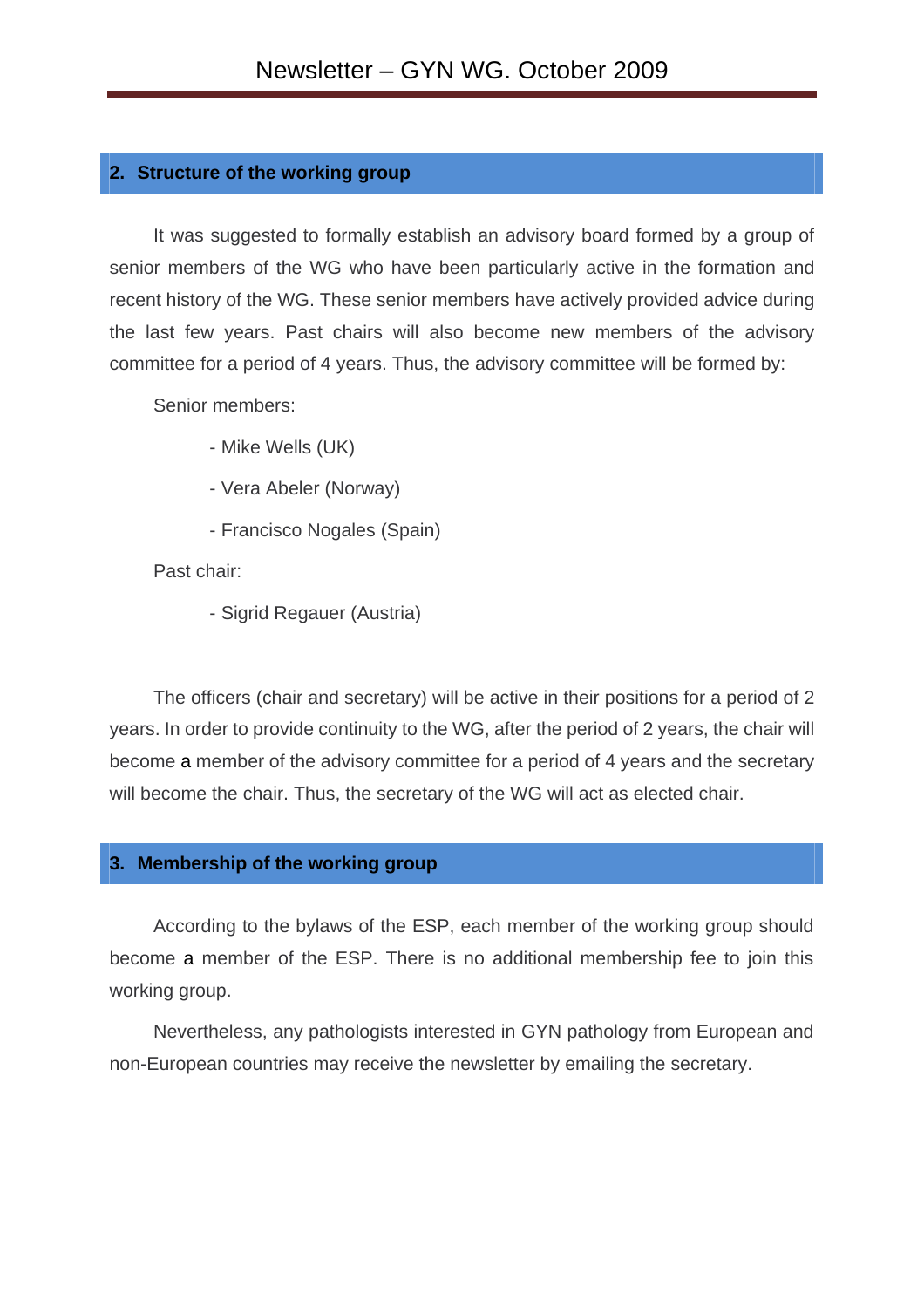| <b>Country</b>   | Dom | n              | <b>Country</b>        | Dom     | n              |
|------------------|-----|----------------|-----------------------|---------|----------------|
| Austria          | at  | 6              | <b>Netherlands</b>    | nl      | 8              |
| <b>Belgium</b>   | be  | 3              | Niger                 | ne      | 1              |
| <b>Czech Rep</b> | CZ  | 3              | Unidentified          | net/org | $\overline{7}$ |
| <b>Denmark</b>   | dk  | 5              | Norway                | no      | 5              |
| Finland          | fi  | 5              | Poland                | pl      | $\mathbf{1}$   |
| France           | fr  | 6              | Portugal              | pt      | 10             |
| Germany          | de  | 15             | Romania               | ro      | 3              |
| Greece           | gr  | 11             | Russia                | ru      | 1              |
| Hungary          | hu  | 5              | Spain                 | es      | 40             |
| Iceland          | is  | 1              | Sweden                | se      | 3              |
| Ireland          | ie  | 3              | Switzerland           | ch      | 2              |
| <b>Israel</b>    | il  | 3              | Turkey                | tr      | 11             |
| Italy            | it  | $\overline{4}$ | <b>United Kingdom</b> | uk      | 8              |
| Macedonia        | mk  | $\overline{2}$ | <b>USA</b>            | us      | 1              |

#### The mailing list currently has 174 members from 28 different countries.

To update the membership list and to ensure that everyone receives news about the working group, we ask members and interested pathologists who want to join to respond to this newsletter with a complete list of postal and email addresses, phone and fax numbers to the secretary Harry Hollema at h.hollema@path.azg.nl

In order to be included in the activities of future meetings, members are asked to provide their areas of special interest or expertise and, if possible, a list of their publications (original manuscripts, case reports book chapters), lectures, participation and organization of meetings during the last few years. We would also like to encourage the members of the WG to let us know about recent publications

The officers will contact with the national societies of Pathology to identify national working groups or pathologists with especial interest in GYN pathology.

## **4. Forthcoming meetings**

## **3nd Intercongress of the ECP in Krakow, Poland. September 2010.**

As previous Intercongresses the Krakow meeting has a special focus on activities of the working groups. All WG's will have two sessions at this meeting, one 2.5 hours and a second shorter 1.5 hour session.